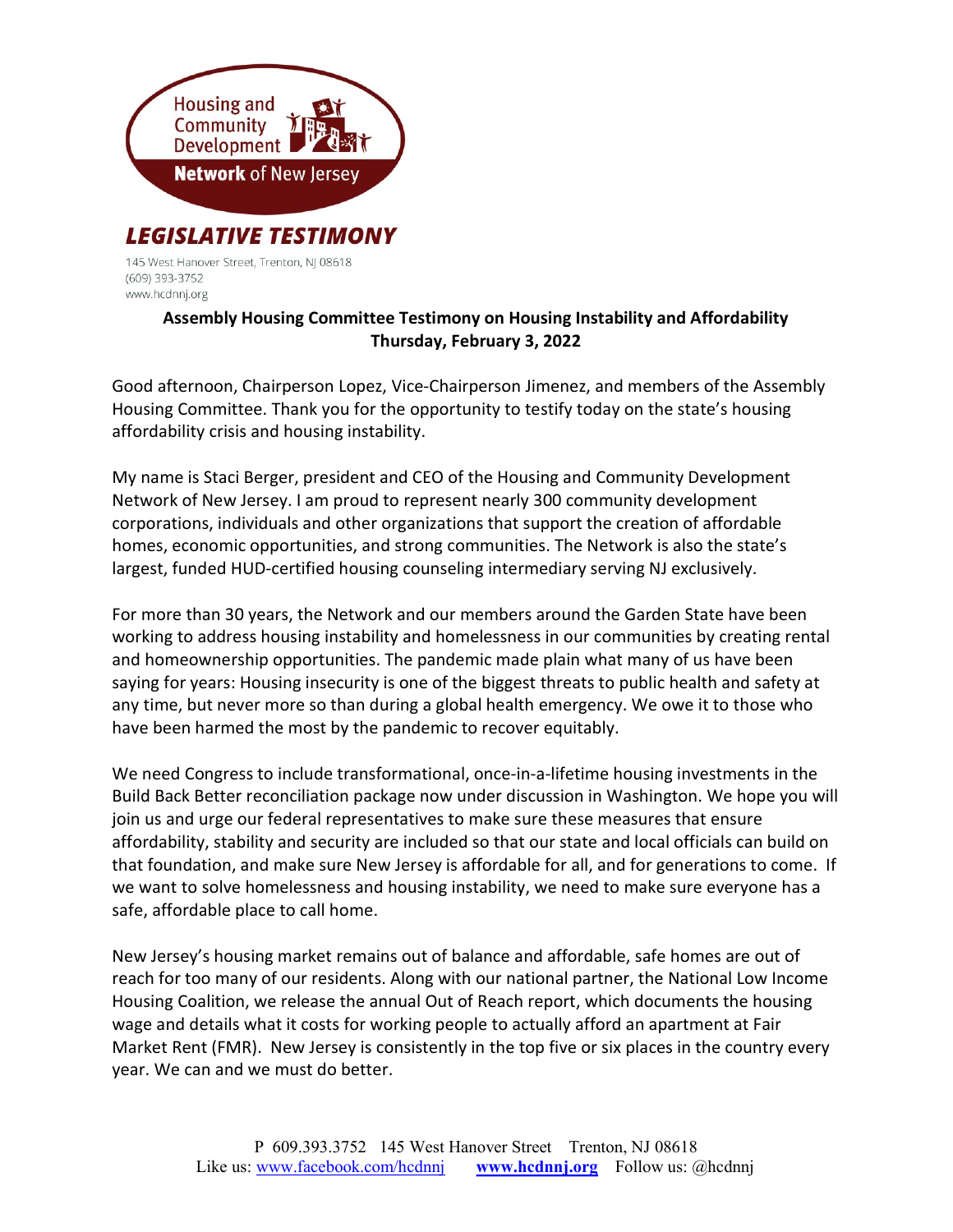Our 2021 housing wage, or what a household has to earn, is \$31.96/per hour, far more than the state's average hourly wage of \$19.38 and even further above our progressive minimum wage. The FMR for a two-bedroom rental is \$1,662, so a family must earn \$66,468 annually in order to afford rent. A minimum wage worker must work 107 hours per week, year-round to be able to afford this home. These are just impossible numbers in the best of times, but during a pandemic, they are astronomical. It is not surprising that so many of us are concerned about a pandemic-related tsunami of evictions and foreclosures. Tenants could not make their rent because they were not working, and homeowners struggled to make their mortgage payments.

We are so glad that Governor Murphy, Lt. Governor Oliver, the Legislature, and the staff at HMFA and DCA have been working tirelessly to keep our most at risk neighbors safely and stably housed. DCA has disbursed over \$500 million in rental assistance to those most harmed by COVID-19 and HFMA is preparing to open the assistance program for homeowners next week.

Some small landlords are still struggling to make ends meet, including some of our own nonprofit property owners. The Small Landlord Emergency Grant provided smaller landlords with the option to receive aid if their tenants did not apply directly. It might be worthwhile to review options for landlords whose tenants have not applied for help, but that assistance should only go to landlords who really need it. i.e., they did not already receive help through PPP loans, are renting to vulnerable tenants, and otherwise helping to stabilize families. We should not be lining the pockets of wealthy, corporate landlords while tenants are struggling to make ends meet.

New Jersey adopted some of the best tenant protections in the nation, ensuring that eligible renters who self-certify cannot be evicted for most back rent. Mediators are available to help folks work out payment plans to get back on track. And we have initiated access-to-counsel in three communities to ensure that tenants facing eviction have legal help. These are all incredible policy interventions that cannot be understated. But they do not address the core problem that has been and remains the most stubborn issue: the FMR is too damn high.

According to last year's Eagleton poll, 61% of renters feel that the cost of housing is a very serious problem and are also almost twice as likely as homeowners to say they felt the impact of the pandemic. Nearly 80% of NJ residents feel it is very or somewhat difficult to find an affordable place to rent in New Jersey based on what they have experienced or heard. In the same survey, voters wanted the state to take two steps to help address this crisis: increase rental assistance and adopt limits on rent increases. I have heard from single moms who are facing an 18% increase in their rent, from a young professional whose rent is going up 10% and from others who are being told to leave because their landlord wants to rent to someone who can "pay more." How can this basic need for housing be allowed to increase exorbitantly each year and go entirely unchecked?

Rental assistance is crucial to ensuring affordability, but it is also not available to everyone who needs it. In fact, only 25% of the families who are eligible for rental assistance actually get it.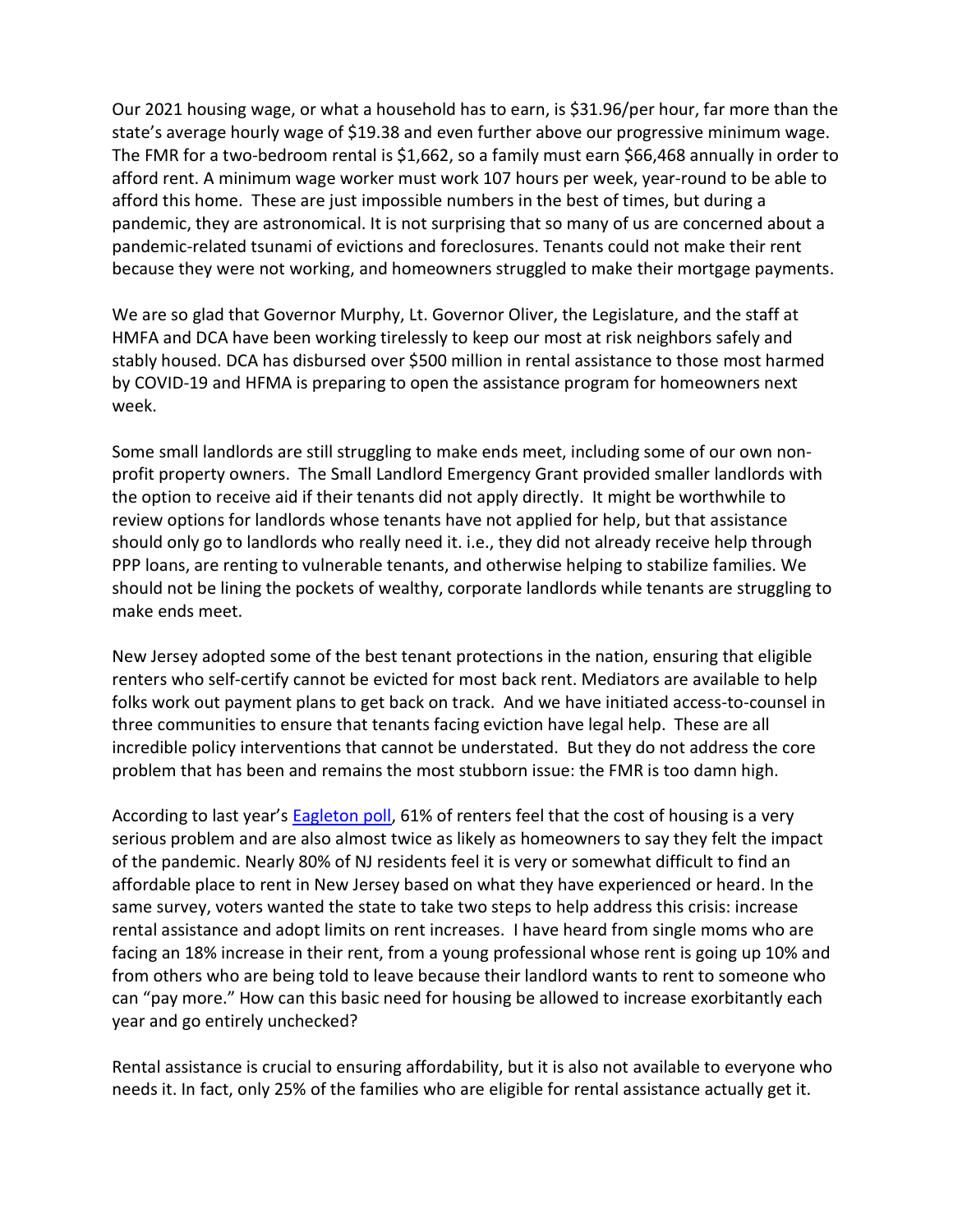The other 75% are left to fend for themselves – so they go without food or without medicine or eventually get evicted. Maybe they couch surf, or sleep in the car, or go to a shelter when there is one that has an opening. We need universal rental assistance from the federal government and guardrails on this market. We can end homelessness by providing resources to make existing homes safe and affordable and creating more homes in places that need them. Our non-profit members have done the opposite of the corporate entities, working with tenants to ensure they get the services and resources they need, keeping them housed and making sure their homes are healthy and safe. When people, not profit, are at the center of the business model, we have better results. We invite you to join our upcoming Rental Housing Challenge – see for yourself how hard it can be to find and get an affordable place to rent later this spring.

It is not just tenants, of course, who are concerned about affordability. The same Eagleton survey found that almost nine in 10 New Jerseyans consider the cost of housing to be a "very serious" or "somewhat serious" problem. Competition for quality, affordable homes is fierce everywhere because the housing market is out of balance. New Jersey has seen this happen in multiple cycles, after the Great Recession and then after Superstorm Sandy.

The housing crisis has been exacerbated by the pandemic. It is clearly a seller's market, but who is buying? Homeownership is the single largest mechanism by which families create and maintain wealth. Yet, we know that Black and Brown families are much less likely to be homeowners. Residents and communities of color suffer from an extremely pervasive and persistent racial wealth gap, the result of state and federal housing policies enacted over the entirety of our national history. In their seminal report, *Erasing NJ's Red Lines*, researchers at the New Jersey Institute for Social Justice identified the contributing factors that have led to this disparity, in New Jersey and around the country.

According to the report, Black people – through slavery, racially restrictive covenants, exclusion from the GI Bill, redlining, and predatory lending practices, among other actions – have been systematically denied the same opportunities for wealth building through homeownership afforded to white households. Consider the following data from the NJISJ report:

- The average U.S. homeowner has household wealth of \$231,400, while the average renter has household wealth of only \$5,200.
- The median net worth for New Jersey's white families is \$352,000—the highest in the nation—but for New Jersey's Black and Latino families, it is just \$6,100 and \$7,300, respectively.
- A total of 77 percent of New Jersey's white households own a home; by contrast, less than half (41 percent) of Black households do.
- It would take a Black family 228 years to achieve the wealth that the average white family has today, and, if current trends persist, the median wealth for Black families is projected to fall to \$0 by 2053. It will fall to zero.

We now have an unprecedented opportunity to help mitigate and undo systemic and institutional racism, which prevents Black and Brown families from achieving homeownership